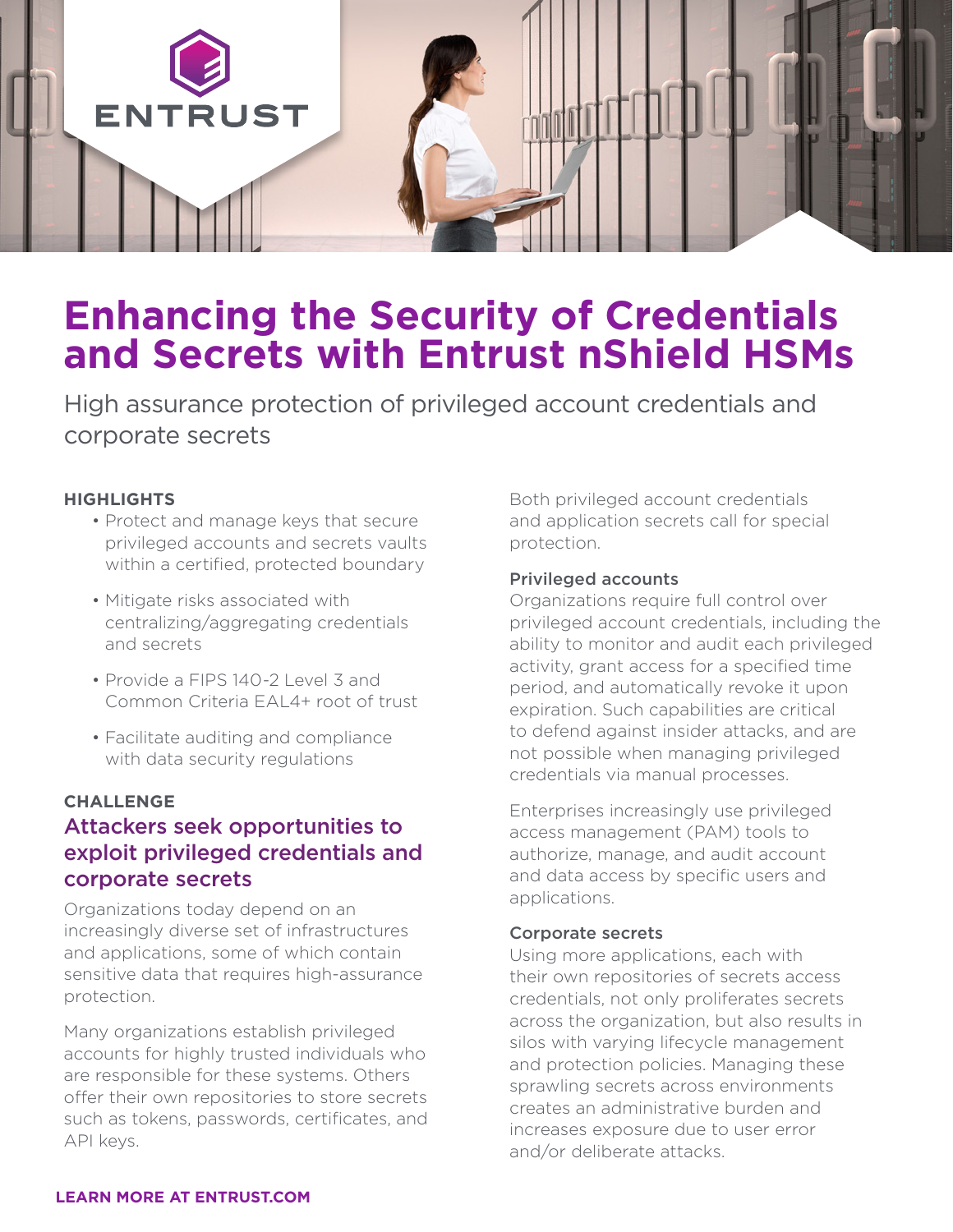# **Entrust nShield HSMs and Privileged Access/Secrets Management**

### Corporate secrets (continued)

As a result, organizations use secrets management solutions to ensure centralized and consistent policy enforcement and reduce secrets sprawl.

The concentration of high-value corporate assets within privileged accountand secrets management vaults and repositories make them attractive targets for both malicious insiders and external attackers. Therefore, high assurance security is a must.

### **SOLUTION**

## Privileged access and secrets management solutions integrated with HSMs

Privileged access and secrets management solutions use cryptographic keys to lock the vaults and repositories that house assets such as critical credentials, passwords, PINs, and tokens.

Entrust nShield® Hardware Security Modules (HSMs) integrate with leading privileged access and secrets management solutions to protect the keys that secure these vaults and repositories. The integration with PAM solutions provides an added layer of security for privileged account credentials, the doors they open to privileged accounts, and the sensitive data they hold.

The integration of nShield HSMs with secrets management solutions helps mitigate potential risks created by aggregating secrets under a centralized management model. This eliminates secrets sprawl with centralized controlled access, based on trusted identities and policy enforcement.

### **HOW IT WORKS**

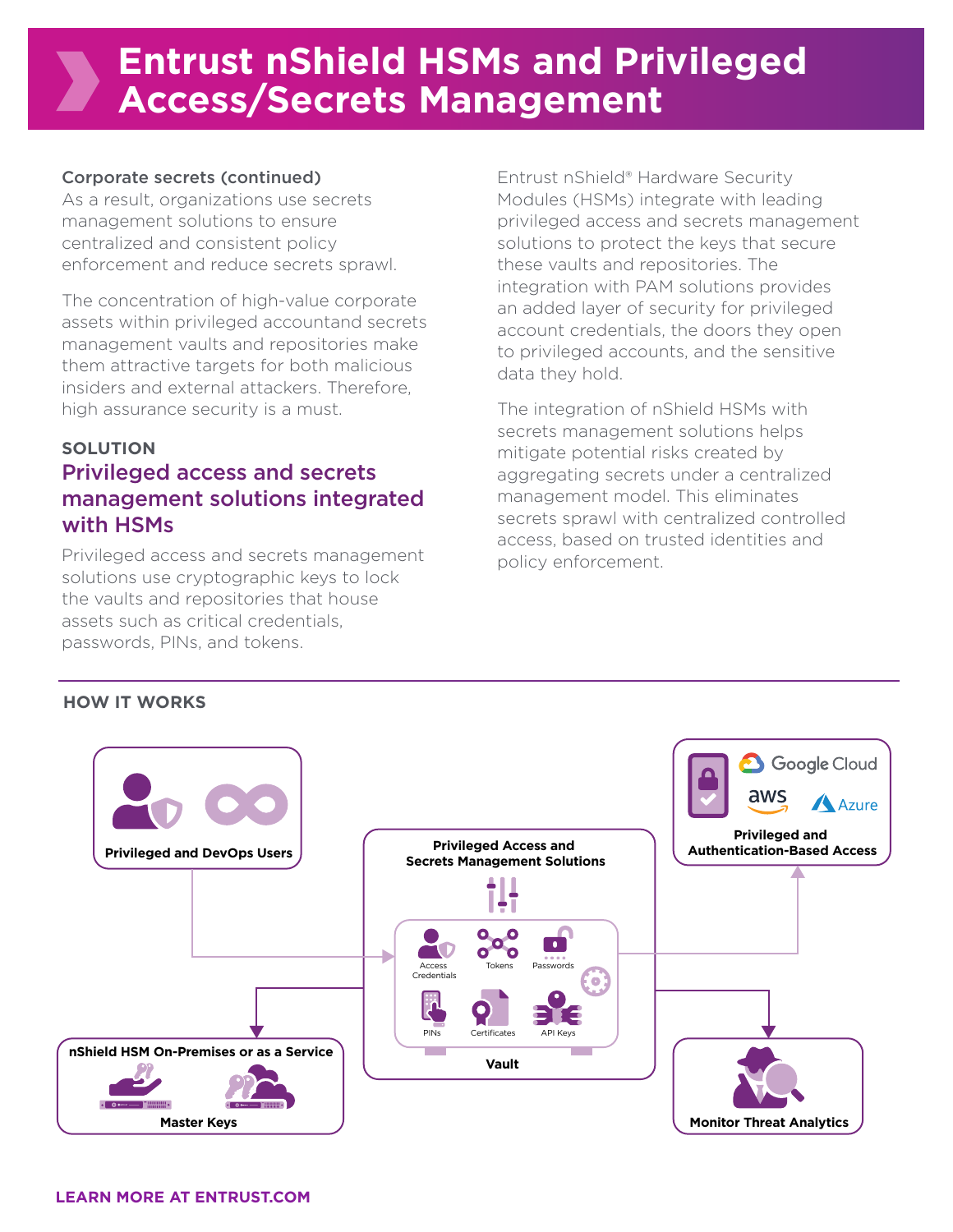# **Entrust nShield HSMs and Privileged Access/Secrets Management**

### **THE nSHIELD DIFFERENCE**

Entrust nShield HSMs protect privileged account credentials and secrets management keys in a dedicated, hardened environment. Keys handled outside the cryptographic boundary of certified HSMs are significantly more vulnerable to attacks, which can lead to disclosure of confidential information. HSMs are the only proven and auditable way to secure valuable cryptographic material.

Available as network-attached appliances or PCIe cards, as well as via a subscription-based service, Entrust nShield HSMs:

- Secure keys and certificates within a carefully designed cryptographic boundary that uses robust access control mechanisms so keys are only used for their authorized purpose
- Ensure availability by using sophisticated key management, storage, and redundancy features to guarantee keys are always accessible when needed
- Deliver high performance to support increasingly demanding transaction rates
- Comply with regulatory requirements for public sector, financial services, and other enterprises that process sensitive data

#### **nFINITY TECHNOLOGY PARTNERS**

nFinity technology partners include leading solution providers that incorporate an HSM root of trust in their solutions, ensuring delivery of enhanced security of customer data and applications. nShield HSMs are integrated with privileged access and secrets management solutions from the following providers.

**HashiCorp**